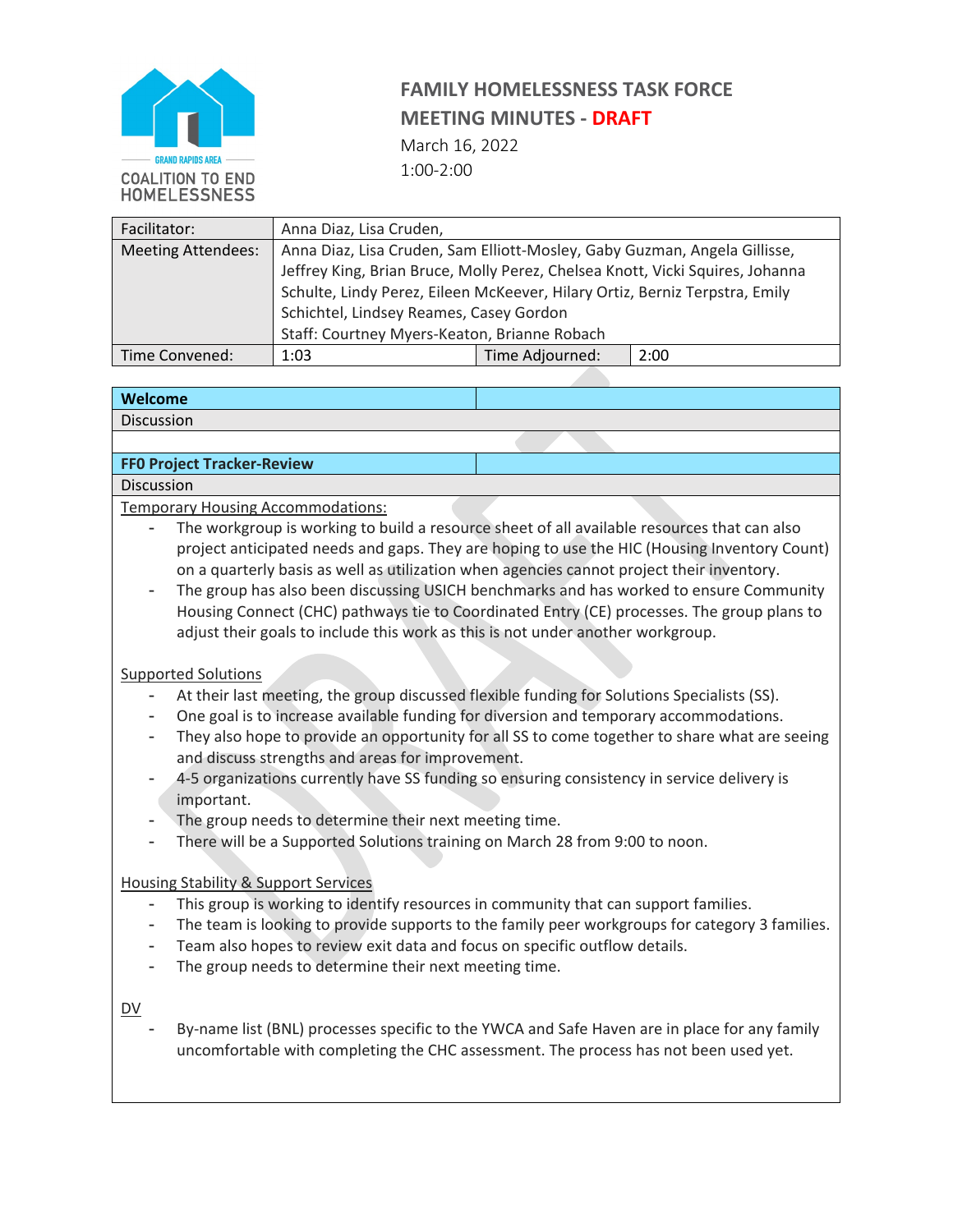

### **FAMILY HOMELESSNESS TASK FORCE MEETING MINUTES - DRAFT**

March 16, 2022 1:00-2:00

### Affordable Housing

Last month, the group shared a draft inventory list and discussed changes to ensure it is userfriendly and all resources are listed. They hope to have a starting inventory by the end of March. Providers may receive a request to confirm their info is correct.

### Project Manager Update

- Anna and Lisa are continuing to review USICH benchmarks to ensure the group is on track to meet these criteria.
- Last month, their focus was on robust data collection to ensure all families are linked to services and added to the BNL.
- A small group recently discussed data currently collected, visioning, and potential connections for category 3 families. Anna noted the focus and resources will continue to be on category 1 and 4 families and that the process for category 3 may differ. If you want to join these conversations, let Lisa and Anna know.

| <b>Action Items</b>  |  | Person Responsible |  | Deadline |
|----------------------|--|--------------------|--|----------|
|                      |  |                    |  |          |
| <b>FFO Dashboard</b> |  |                    |  |          |

### **Discussion**

Angela presented the FF0 dashboard with data through the end of February. In February, there were 53 newly homeless families. There were 28 exits to housing and 25 exits due to inactivity. 259 families are currently homeless with 135 in Supported Solutions and 120 enrolled in permanent housing. The average length of time has been fairly consistent for both leavers (110 days) and stayers (93 days).

Angela developed an additional dashboard with demographic data. Data on this dashboard is based on the total number of people in households on the BNL. Data on DV status is based on adults. You can filter the data by relationship to head of household and set a beginning and end date. Angela is refining the dashboard and plans to add a filter for status (actively homeless vs exited to housing).

Lindsey asked about data on sheltered and unsheltered families. Angela noted that all families who come through CHC and are category 1 or 4 are added to BNL regardless of sheltered status and data are included on the dashboard. It is hard to separate data based on sheltered status as this is often fluid. Plus, the dashboard is designed based on USICH benchmarks for functional zero for categories 1 and 4. Work is being done to add data on category 3 families.

Conversation around doubled up (category 3) families and prevention. Many partner organizations provide prevention services and HAP manages these services. Doubled up families with high risk factors can access the system through CHC. Anna indicated that there has been work to increase resources for category 3 families, but that this committee is focused on families who are experiencing literal homelessness (category 1 & 4). Courtney recognized that while doubled up is not an ideal situation, if family is safe, they can be stable. She noted that this is not best situation, but given limited resources, the most vulnerable families are prioritized.